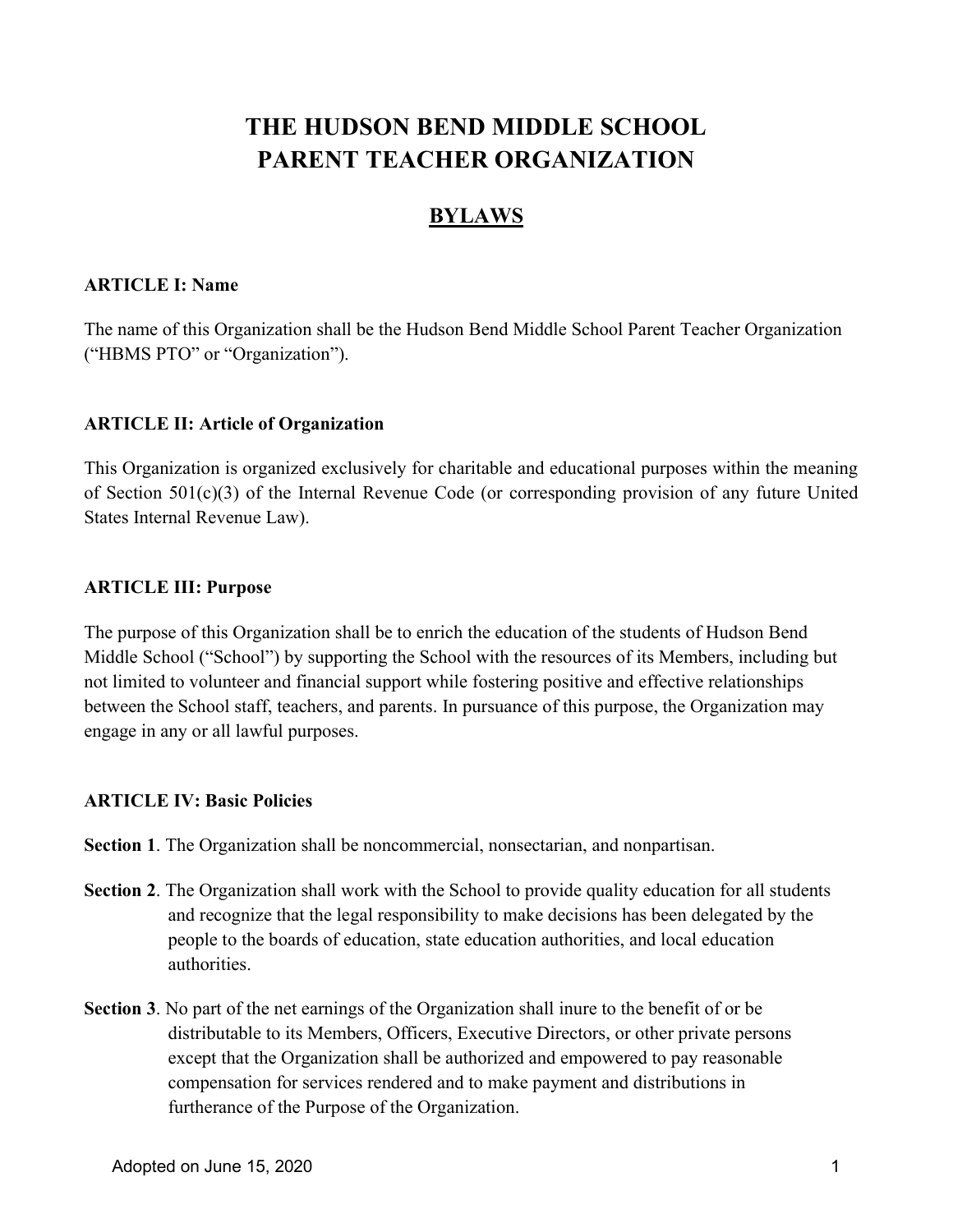Section 4. Notwithstanding any other provision of these Bylaws, the Organization shall not carry on any other activities not permitted to be carried on by: an organization exempt from Federal Income Tax under Section 501(c)(3) of the Internal Revenue Code of 1986; an organization contribution to which are deductible under Section  $170(c)(2)$  of the Internal Revenue Code of 1986; or any corresponding provision of any future United States Internal Revenue Law.

#### ARTICLE V: Membership and Dues

#### Section 1. Eligibility.

Membership in this Organization shall be open to:

a. any parent, guardian, or adult relative who has a child enrolled in the School;

b. any parent, guardian, or adult relative who reasonably expects to have a child enrolled in the School within four (4) months of becoming a Member;

c. any administration, staff or faculty member of the School

Section 2. Membership in this Organization shall be made available without regard to race, color, creed, sex, religion, or national origin under such rules and regulations as may be prescribed in the Bylaws of this Organization to any individual who meets the criteria in Article V, Section 1 and who subscribes to the Purpose and Basic Policies of the Organization.

#### Section 3. Enrollment.

a. The Organization shall conduct an annual enrollment of Members between August 1 and July 31 but may admit new Members at any time.

b. Term of annual membership of all Members shall commence August 1 of each year and automatically expire on July 31 the following year.

#### Section 4. Dues.

a. As determined by the Executive Board, each Member of the Organization may be required to pay an annual fee as part of being a Member of the Organization.

b. The Executive Board shall determine the amount to be paid by each Member by no later than July 31 of each year which will be assessed to all Members during the annual enrollment period or when a person is admitted as a Member to the Organization.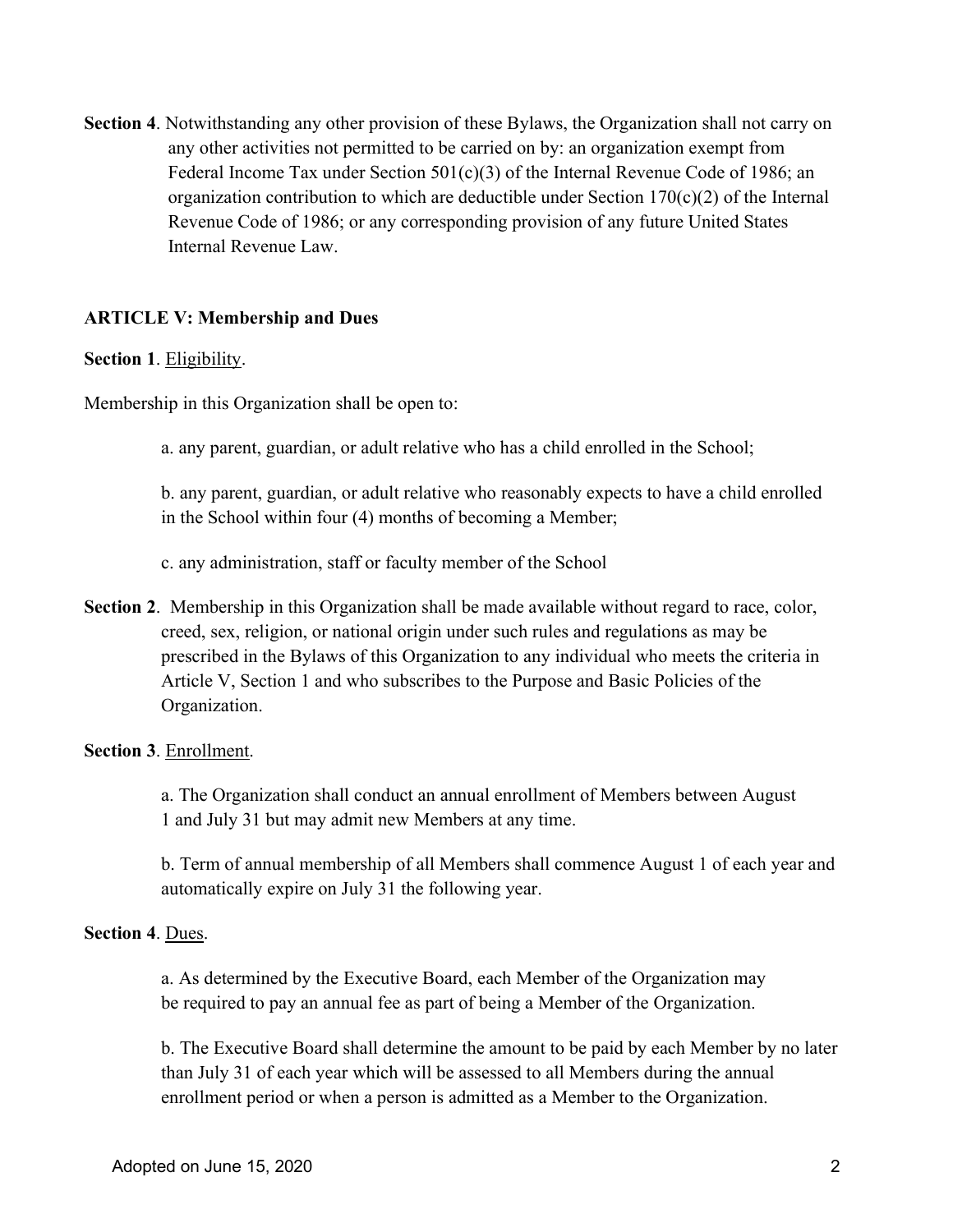c. No eligible individual or family shall be denied membership due to financial hardship. Families or individuals facing such hardship may contact the school principal and/or counselor who shall then communicate to the Executive Board a recommendation to or not to waive dues.

Section 5. Any Member who fails to pay his membership fee when due shall automatically lose his membership in the Organization until the dues are paid.

#### ARTICLE VI: Meetings of the Membership

#### Section 1. Regular meetings.

a. Regular meetings of the Members shall be held no less than two (2) times during the school year with meetings including but not limited to: the first thirty (30) days of the school year for the purpose of receiving the audit committee's findings; April for the purpose of electing officers; May for the purpose of receiving reports and adopting a budget for next fiscal year.

b. The date and time of such meetings shall be established by Executive Board by the start of the school year.

c. No less than five (5) days written notice of membership meetings shall be given to the Members using established general communication methods including but not limited to email, fliers, electronic newsletters, web site posting or other similar communication methods.

d. A change in meeting date or time may be made with three (3) days' notice being given to the Members.

e. Meeting agendas shall be made available at least one (1) day prior to membership meetings using methods including but not limited to email, fliers, electronic newsletters, web site posting or other similar communication methods.

f. During each regular meeting of the Members, an open forum shall be held so as to permit Members to discuss New/Old business of the Organization.

#### Section 2. Special meetings.

a. Special meetings of the Members may be called at the request of the president or a majority of the Executive Board with five (5) days written notice being given.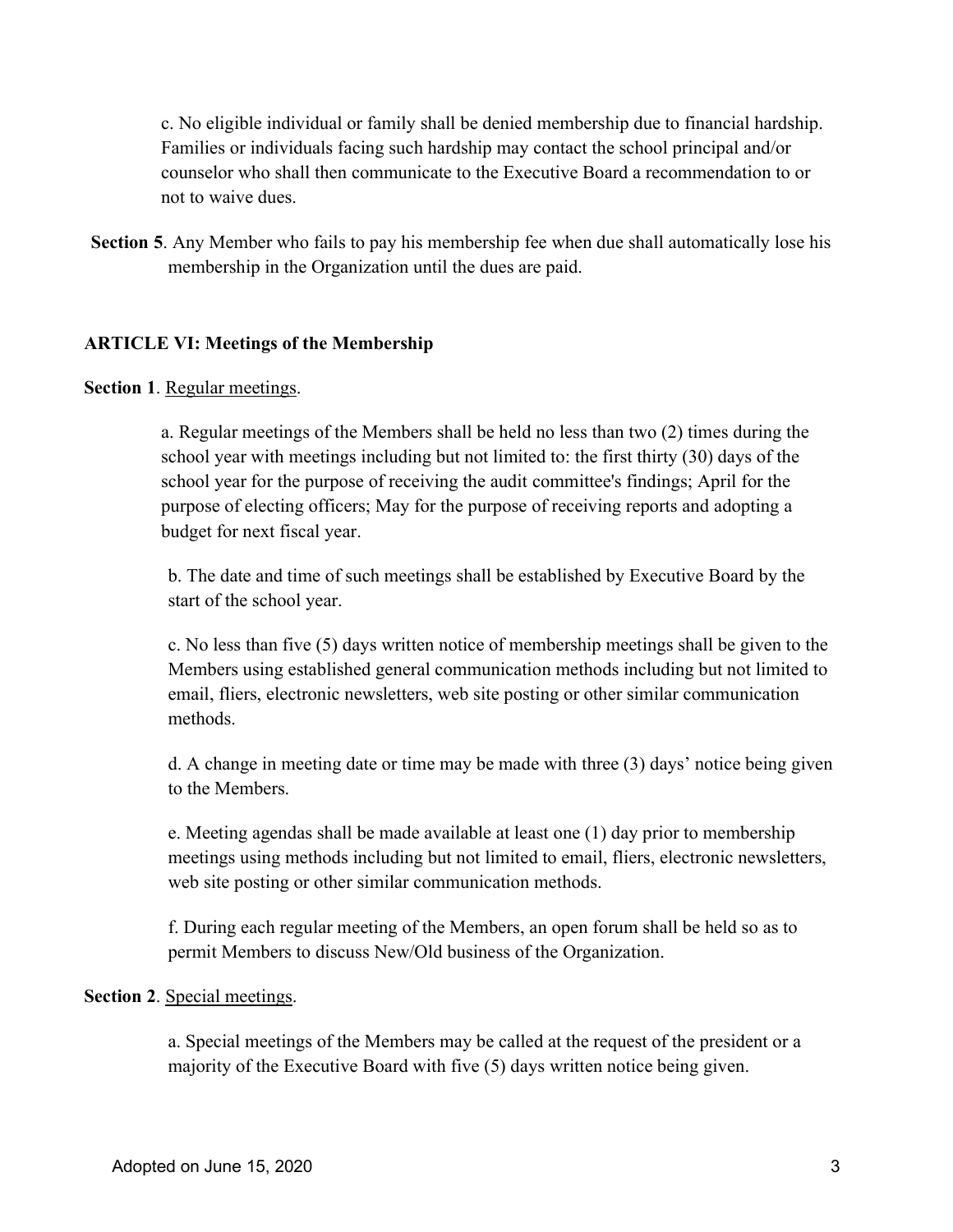b. Special meetings of the Members may be called at the request of Members upon a written petition signed by twenty-five percent (25%) of the Members being submitted to the president which sets forth the purpose of the special meeting. The president shall call the special meeting within ten (10) days of receiving the petition and such meeting shall be held no more than thirty (30) days after the president receives the petition. The purpose of the special meeting shall be limited to that which is stated in the petition with no other business of the Organization being discussed.

- Section 3. Virtual/Electronic Meetings. A meeting of the Members, the Executive Board, or any committee may be held by means of a conference telephone or similar communications equipment, another suitable electronic communications system, including videoconferencing technology or the Internet, or any combination of those means. The president and the chairperson of each committee shall determine from time to time whether a meeting over which they are empowered to oversee is to be conducted in person or via electronic method.
- Section 4. Quorum. One-tenth (1/10) of Members shall constitute a quorum for the transaction of business in any membership meeting of the Organization. If, however, such quorum shall not be present or represented at any meeting, the Members entitled vote at the meeting shall have power to adjourn and the Members in attendance, in person or proxy, at the reconvened meeting shall constitute a quorum.

#### ARTICLE VII: Executive Board

- Section 1. The Executive Board shall consist of the elected board members of the Organization. The Board shall consist of no fewer than five (5) elected Board members.
- Section 2. The Executive Board shall exercise ordinary business judgment in managing the affairs of the Organization. Acting in their official capacity, board members shall act in good faith and take actions they reasonably believe to be lawful and in the best interest of the Organization. In all other instances, the Board shall not take any action that they reasonably believe to be unlawful or in opposition to the Organization's best interests. A board member shall not be liable if, in exercising due diligence, the board member acts in good faith relying on written financial and legal statements provided by an accountant or attorney that may be retained by the Organization.

#### Section 3. Nominations

a. Election to the Executive Board shall be made by a Nominating Committee. The Nominating Committee shall consist of a chairman and two (2) or more Members of the Organization. The Nominating Committee shall be appointed by the president by March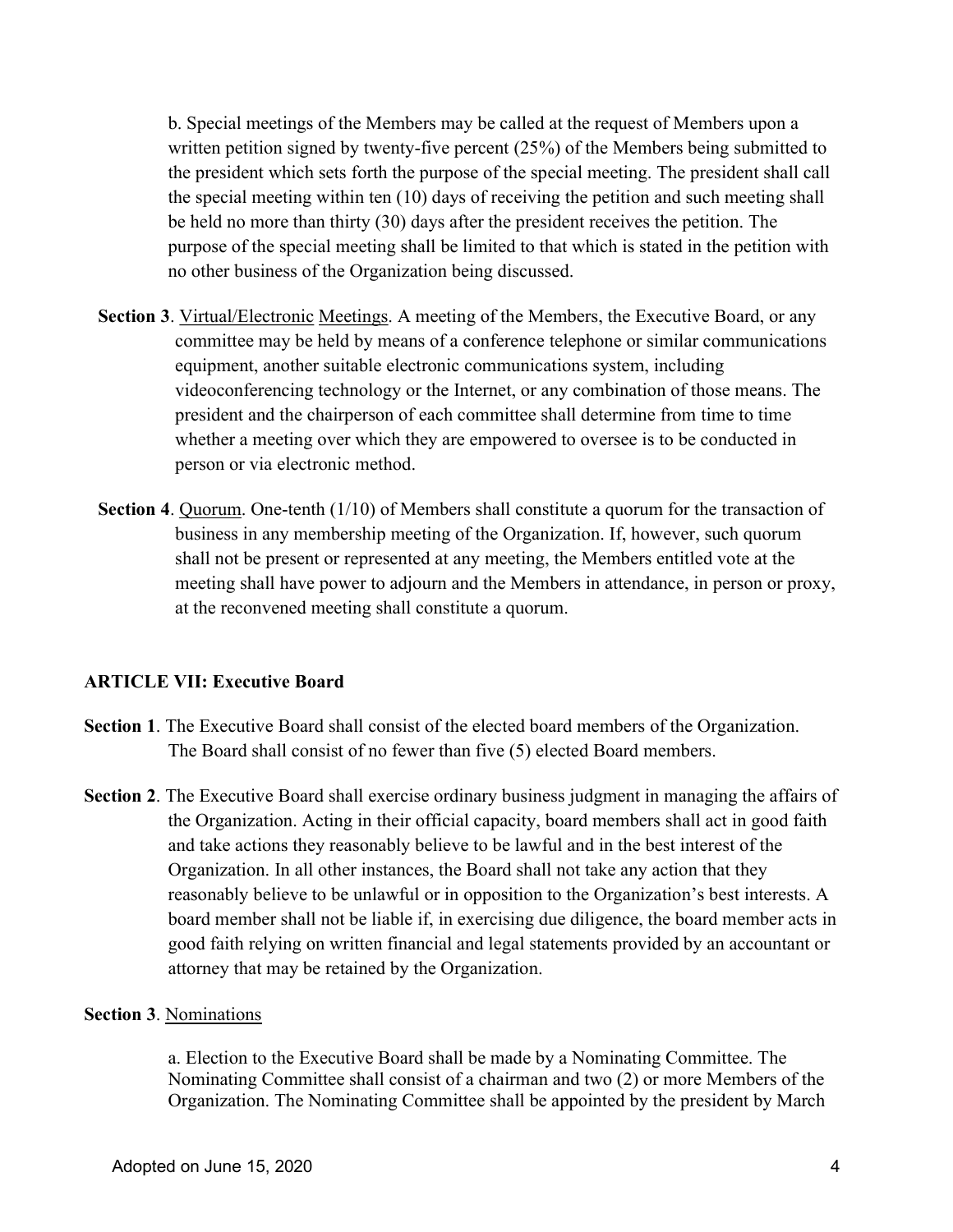1. The Nominating Committee shall make as many nominations for election to the Executive Board as it shall in its discretion determine, but not less than the five (5) Members.

b. No Member appointed to the Nominating Committee may be nominated to serve on the Executive Board by the Nominating Committee.

c. The Committee shall make every effort to find candidates that represent the diversity of the membership of the School. The Committee shall report its nominees in writing to the secretary of the Executive Board no less than ten (10) days prior to the April membership meeting. The secretary shall present the ballot of nominees for election at the membership meeting in April.

d. Additional nominations may be made from the floor at the April membership meeting by any Member. Members may nominate themselves.

e. Only those Members who have signified their consent to serve at or within five (5) days following the April membership meeting shall be on the ballot for election at the May membership meeting.

## Section 4. Election.

a. Board members shall be elected by the Members present, in person, via proxy or absentee ballot at the May membership meeting.

b. Voting shall be by ballot or show of hand; or electronic vote, however, if the number of nominees to the Executive Board does not exceed five (5), the nominees may be accepted by acquiesce.

Section 5. Term. The term of office is one (1) year and shall begin June 1 and end May 31.

Section 6. Removal/Vacancy. Any Board member may be removed from the Executive Board, with or without cause, by a majority vote of all Members of the Organization. A Board member shall automatically be deemed to have resigned his position on the Executive Board upon no longer being a Member of the Organization Association or in the event such Board member shall be absent from three (3) consecutive regular meetings of the Executive Board. In the event of death, resignation or removal of a director, his successor shall be selected by the remaining members of the Executive Board and shall serve for the unexpired term of his predecessor.

## Section 7. Duties

## The Board shall: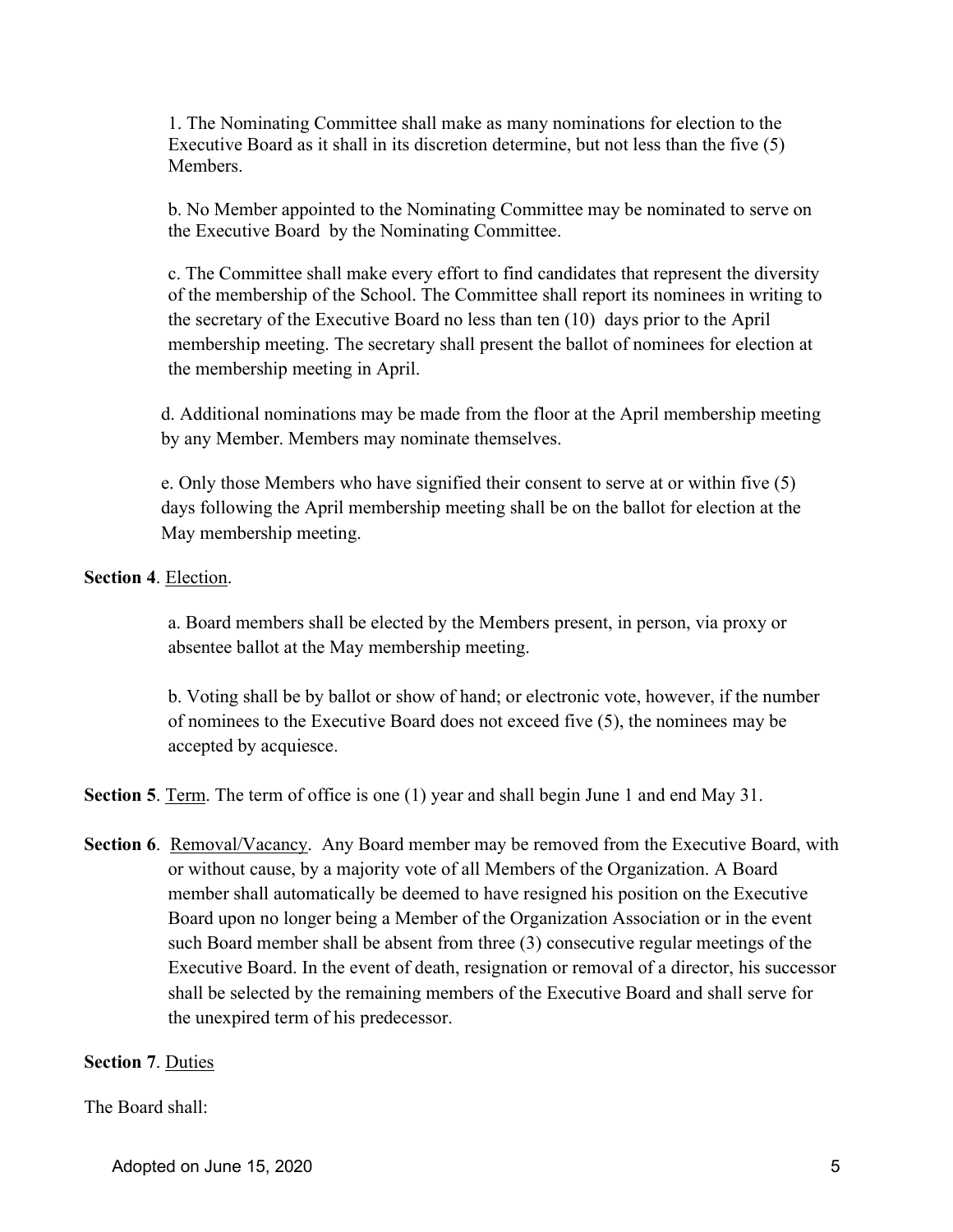a. transact necessary business between membership meetings in accordance to the Purpose of the Organization;

b. prepare reports and recommendations to be presented to the membership;

c. prepare and submit a budget to the membership;

d. approve payment of routine bills within the limits of the budget;

e. approve plans of work submitted by officers and committee chairpersons;

f. create financial policies and standing rules;

g. create and dissolve standing and special committees and approve committee chairpersons;

h. fill vacancies of officers and committee chairpersons;

i. review and amend Bylaws; and

j. to do any other act that furthers the stated Purpose of the Organization.

Section 8. Regular Meetings.

a. The date and time of meetings shall be established by the Board by the start of the school year.

b. Special meetings of the Board may be called at the request of the president or a majority of the Board with forty-eight (48) hours written notice being given to each Board member.

c. During each regular Board meeting, there shall be a designated period of time to allow Members an opportunity to comment on any matter relating to the Organization.

- Section 9. Special Meetings. Special meetings of the Board shall be held when called by the president, or by any three (3) Board members, after not less than three (3) days' notice to each Board member.
- Section 10. Executive Session/Closed Meetings. The Executive Board may conduct business in executive session when called for by the president, or any three (3) Board members.
- Section 11. Quorum. A Majority of the Board in attendance at a meeting, in person or via electronic means, shall constitute a quorum.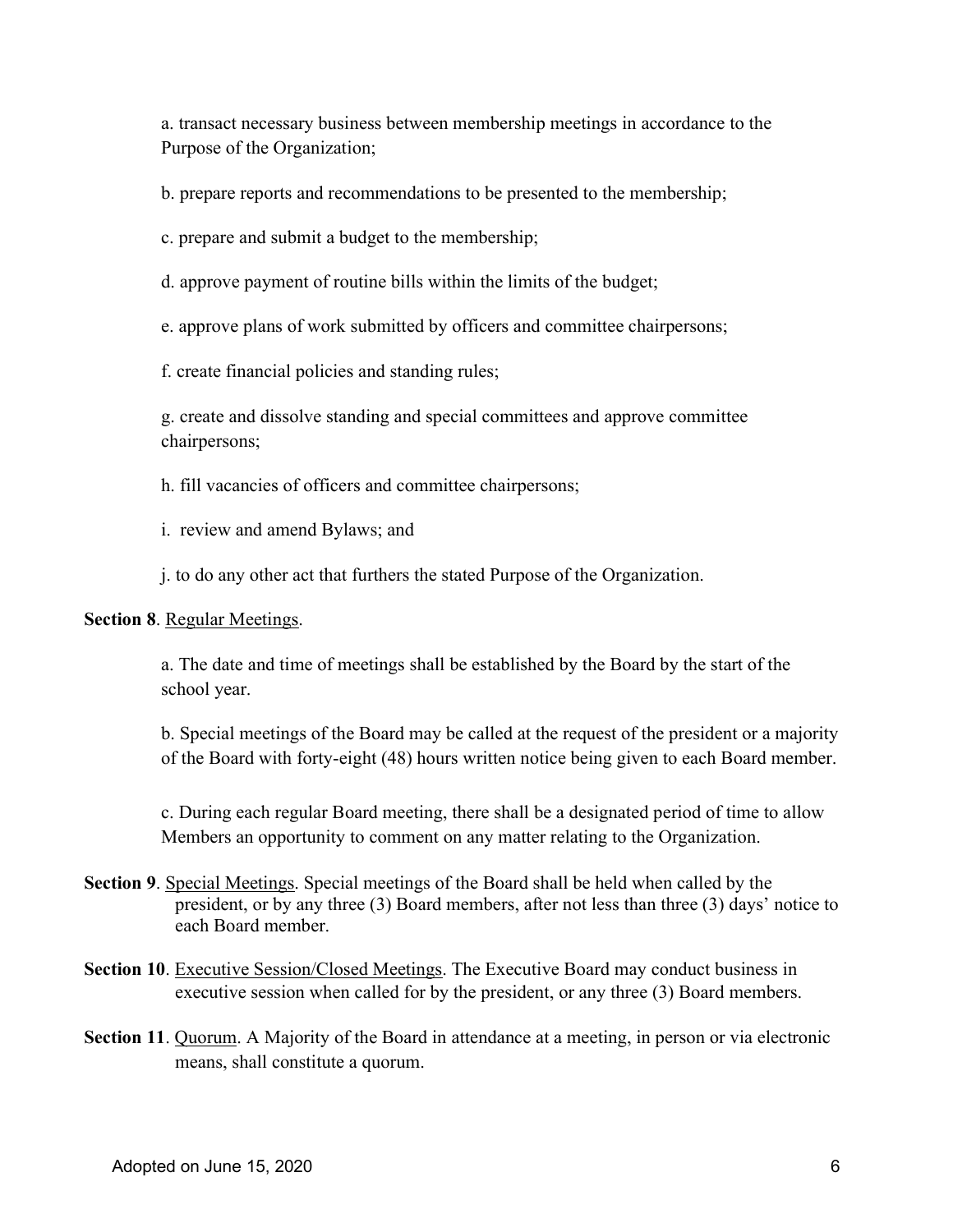- Section 12. Action Without Meeting. Any action by the Board required or permitted to be taken at any meeting may be taken without a meeting if the Executive Board shall individually or collectively consent in writing to such action. Such written consent or consents shall be filed with the minutes of the proceedings of the Board. The contemplated action shall require the approval of a majority of the Executive Board before being approved.
- Section 13. Recording Meetings. Unless previously authorized by a majority of the Board members, no portion of an Executive Board meeting may be electronically or video recorded.
- Section 14. Voting. Each member of the Executive Board shall have one vote irrespective of the number of offices held by a Board member.

## ARTICLE VIII: Officers

- Section 1. The officers of the Executive Board shall consist of the: President; Vice-President; Secretary; Treasurer; Second Vice-President/Volunteer Coordinator; Third Vice-President/Fundraising Coordinator; Fourth Vice-President/Student Activities Coordinator; and Fifth Vice-President/Teacher Appreciation Coordinator. Any person, except the president, may hold more than one office. The Executive Board may appoint an assistant secretary and an assistant treasurer or such other officer as in its judgement may be necessary.
- Section 2. Election of Officers. Immediately following the conclusion of the May membership meeting, the newly elected Board members shall convene an organizational meeting to elect chairs and to establish an agenda for the newly elected Executive Board.

#### Section 3. Term of Office.

a. The term of office is one (1) year and shall begin June 1 and end May 31.

b. No officer shall serve in the same office for more than two (2) consecutive terms. One who has served more than one-half of a term shall be credited with having served a full term.

c. An exception to the term limit may be made in the event that no candidate is nominated or in the event of filling a vacancy.

d. The office of president shall be held only by a Board member who has previously served at least one (1) full term on the organization.

Section 4. Resignation and Removal. Any officer may be removed from office with or without cause by a majority vote of the Executive Board. Any officer may resign at any time by giving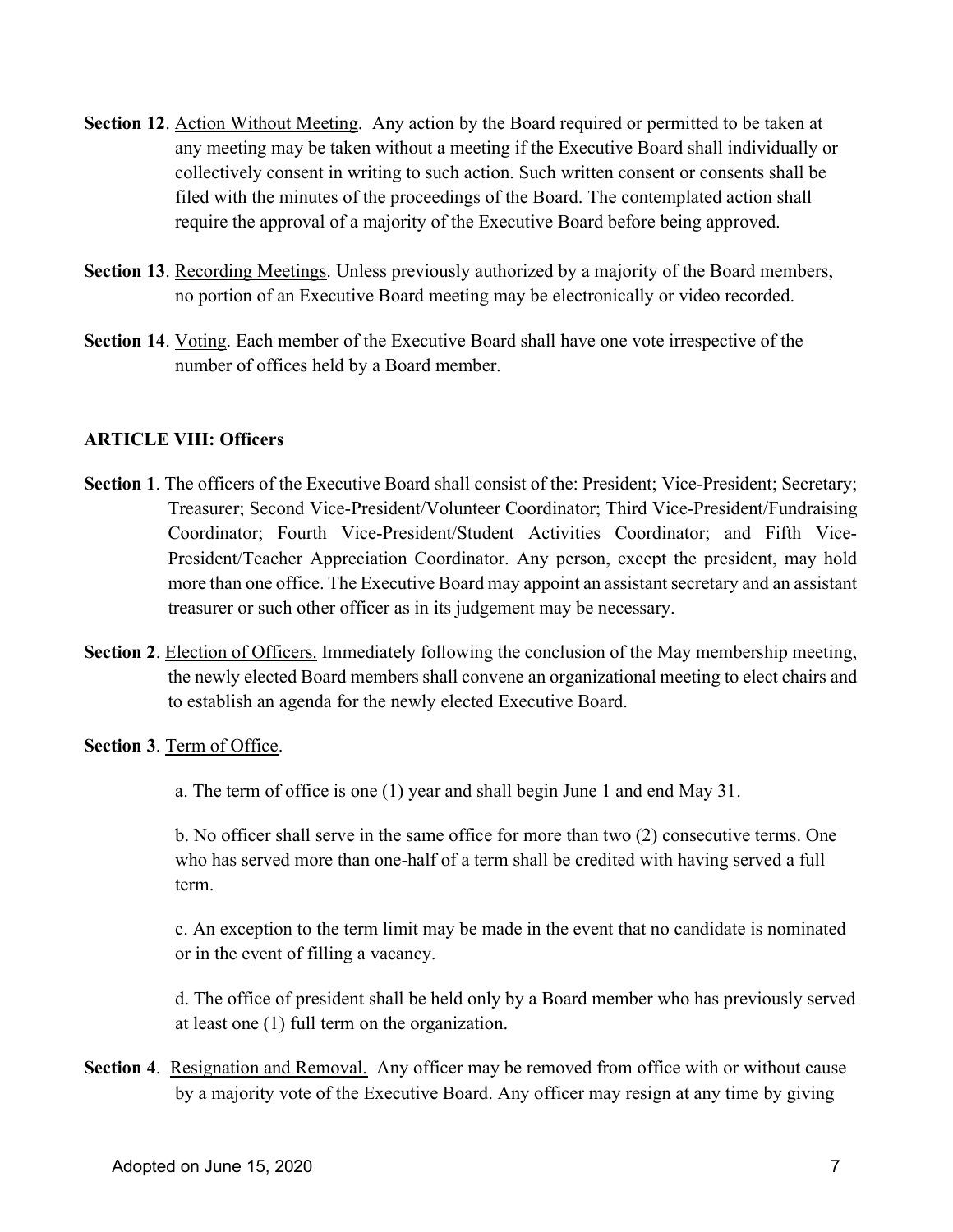written notice to the Executive Board, the president or the secretary. Such resignation shall take effect on the date of receipt of such notice or at any later time specified therein, and unless otherwise specified therein, the acceptance of such resignation shall not be necessary to make it effective.

Section 5. Vacancies. A vacancy on the Executive Board may be filled by appointment by the Executive Board as set forth herein.

> a. A vacancy in the office of president shall be filled for the unexpired term by the vice president.

b. A vacancy occurring in any elected office, other than president, shall be filled for the unexpired term by a person from the membership appointed by the Executive Board.

#### ARTICLE IX: Duties of Officers

Section 1. The President shall:

a. preside at all meetings of the Organization;

b. coordinate the work of officers and committees of the Organization such that the Purpose may be promoted;

c. serve as the primary liaison with the Principal with the recommendation of a standing meeting;

d. represent the Organization by attending district leadership meetings, campus advisory team meetings, and school board meetings as appropriate; and

e. comply with administrative requirements set forth by the District including but not limited to submitting budgets, audit findings, fundraising activities, and Bylaws.

Section 2. The Vice President shall:

a. preside at meetings in absence of the president;

b. assume the office of president for the unexpired term in the event vacancy; and

c. assist the president as needed.

Section 3. The Secretary shall:

a. record and maintain the minutes of meetings of the Organization. In the event of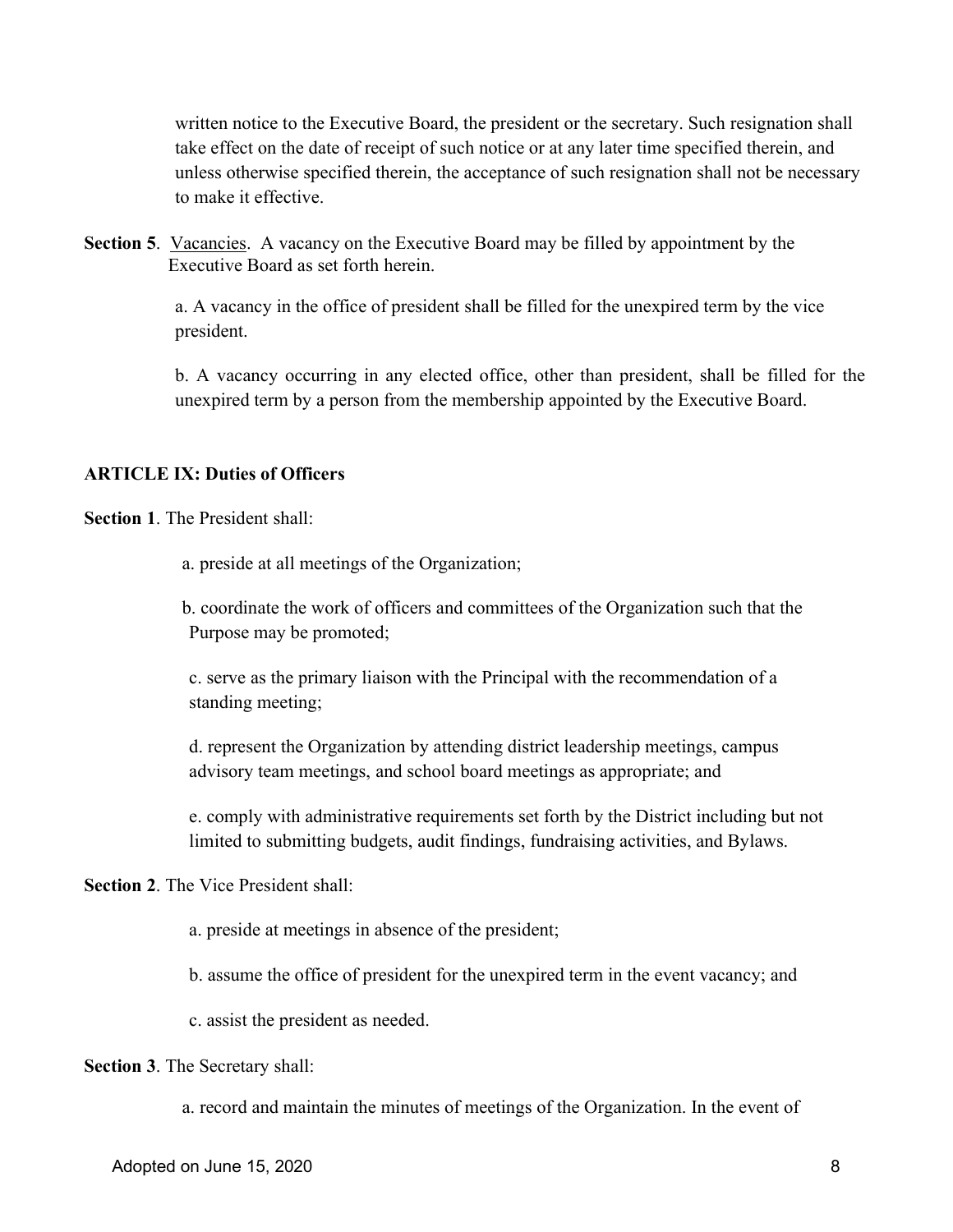the secretary's absence, the president shall appoint an acting secretary for the meeting who shall be responsible for both recording and transcribing the minutes;

b. handle correspondence on behalf of the Organization;

c. publish agendas for executive and membership meetings; and

d. keep record of documents including but not limited to current Bylaws for reference as needed. Upon completion of term, surrender all records in accordance to the newly appointed secretary.

#### Section 4. The Treasurer shall:

a. maintain custody of all of the funds of the Organization and ensure that all Organization's funds are at all times properly protected and accounted for;

b. keep books of account and records including but not limited to bank statements, receipts, budgets, invoices, paid receipts, check stubs, and canceled checks (actual copy or electronic bank copy). Upon completion of term, surrender all records to the newly appointed treasurer.

c. be responsible for the maintenance of permanent books of account and records as shall be sufficient to establish the items of gross income (including dues collected from members), receipts, and disbursement;

d. prepare and submit a budget for the year to the Executive Board;

e. make disbursements in accordance with the budget adopted by the Executive Board;

f. present a financial statement at membership meetings, Executive Board meetings, and at other times when requested by the Executive Board; make full report at the May membership meeting;

g. submit books to the audit committee or a duly selected Certified Public Accountant; and

h. ensure financial documents including but not limited to tax returns and sales tax reports are prepared and filed with due diligence.

Section 6. Second Vice-President/Volunteer Coordinator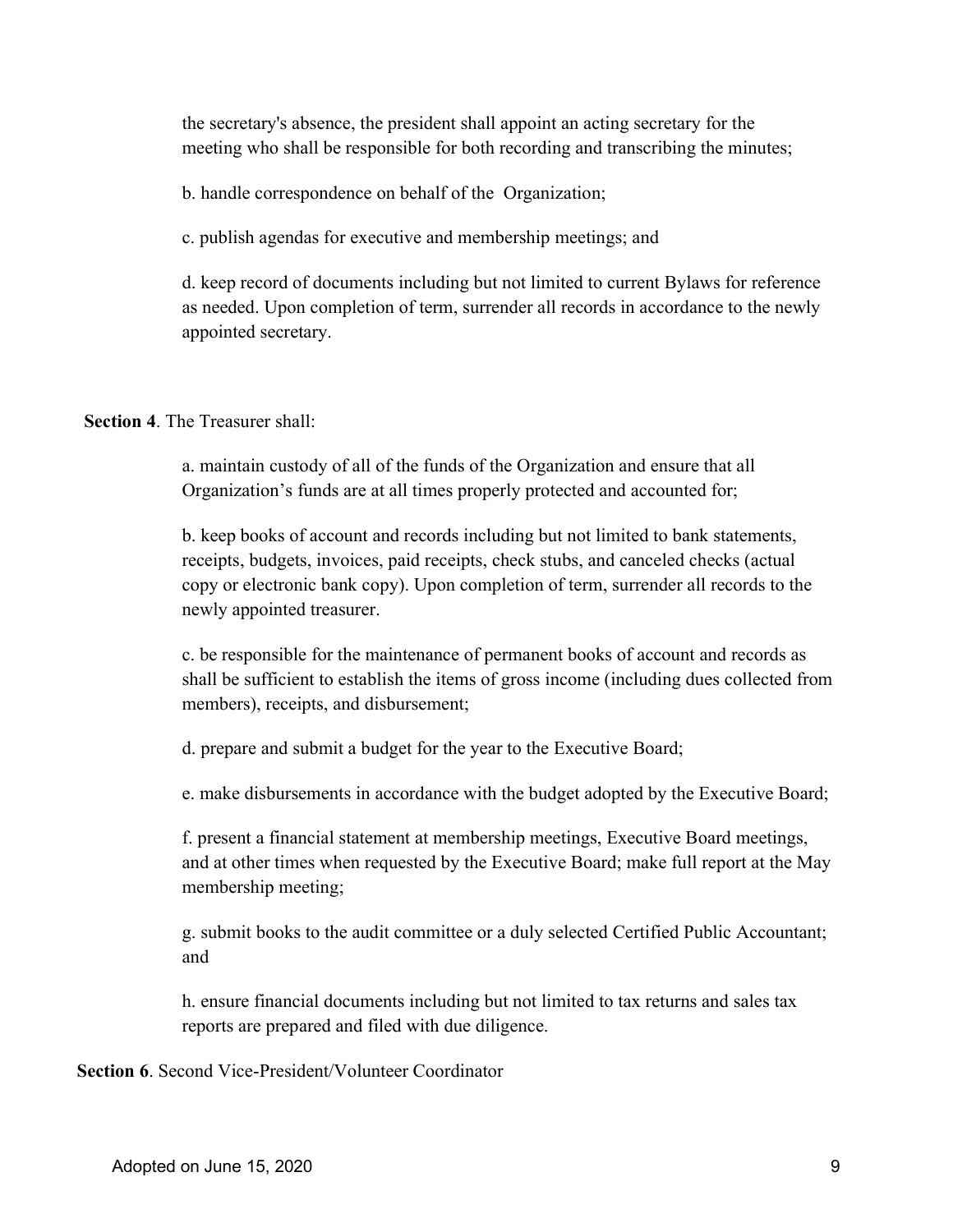a. act as liaisons and facilitate communications between Members, the School, and the Executive Board; and

b. shall facilitate updates on social media; website; and communicate frequently with volunteers.

Section 7. Third Vice-President/Fundraising Coordinator

a. shall manage the coordination of the PTO's fall and/or spring fundraising activities.

Section 8. Fourth Vice-President/Student Activities Coordinator

a. shall plan and execute activities on behalf of the students of each grade level.

Section 9. Fifth Vice-President/Teacher Appreciation Coordinator

- a. shall coordinate any hospitality activities, including monthly teacher appreciation activites, and meet the hospitality needs of teachers and staff throughout the year
- b. shall coordinate teacher appreciation week, and teacher events as the needs arise.

#### Section 10. All officers shall:

a. perform the duties outlined in these Bylaws and those assigned as needed;

b. attend all meetings of the Organization; and

c. deliver to their successors, all officer material before the end of the school year and/or term of office.

#### ARTICLE X: Committees and Chairpersons

Section 1. The Executive Board may create and dissolve committees as it may deem necessary to promote the Purpose and carry on the work of the Organization. Committee membership shall be open to any individual who subscribes to the Purpose and Basic Policies of the Organization.

#### Section 2. Standing committees, including but not limited to:

a. Fundraising shall plan, coordinate, execute, and track all fundraising efforts of the organization.

b. Membership shall coordinate an annual membership drive and maintain a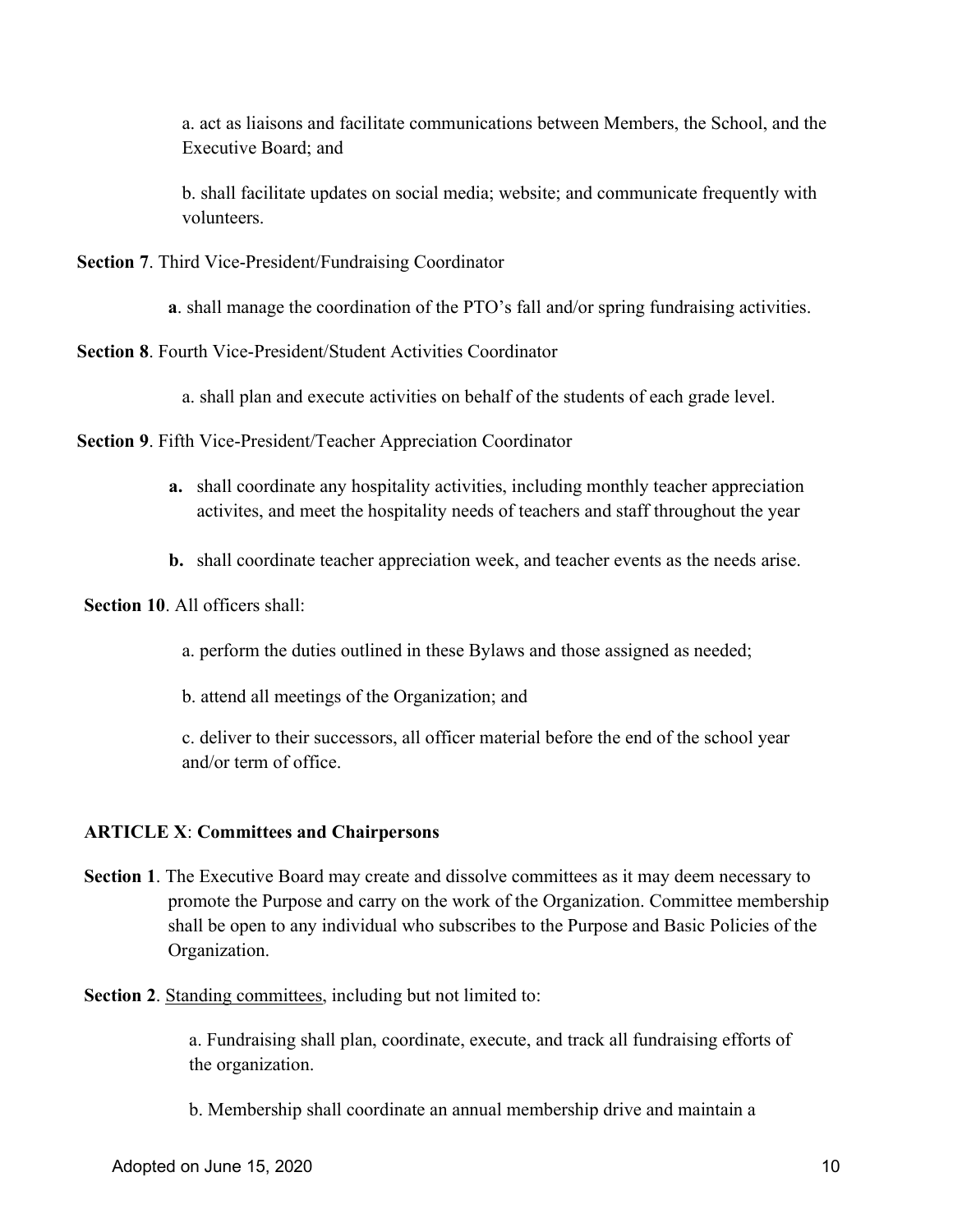membership list which shall be provided to the secretary for reference as needed.

c. Communications shall coordinate the flow of information between the Organization and its membership and the school community.

d. Term. The term of standing committees is one (1) year and shall begin June 1 and end May 31.

Section 3. Special Committees, including but not limited to:

a. Nominating. A committee to nominate interested Members to fill officer positions shall be appointed by the Executive Board. No Member shall automatically serve on this Committee because of his office in the Organization or position in the school system. The president shall not serve as a member of this committee.

b. Audit. A committee to audit the treasurer's accounts shall be appointed by the Executive Board. The committee shall consist of no fewer than two (2) Members who are not authorized signers, who are not related to or do not reside in the same household as an authorized signer and have not been elected incoming treasurer. The president shall not serve as a member of this committee. Appointment shall be made no later than thirty (30) days before the end of the fiscal year.

c. Term. The term of special committees shall begin with appointment by the Executive Board and end when work is complete as evidenced by its final report or when dissolved by the Executive Board.

#### Section 4. Chairpersons.

a. Committee chairpersons shall be Members in good standing and support the Purpose and policies of the Organization.

b. Authority. The committee chairperson shall present work plans in the form most appropriate to the project (e.g. plans of work in accordance, meeting minutes, reports, budgets, drawings, etc.) to the Executive Board for approval. No committee work shall be undertaken without the consent of the Executive Board.

c. Appointment. Committee chairpersons shall be appointed by majority vote of the Executive Board.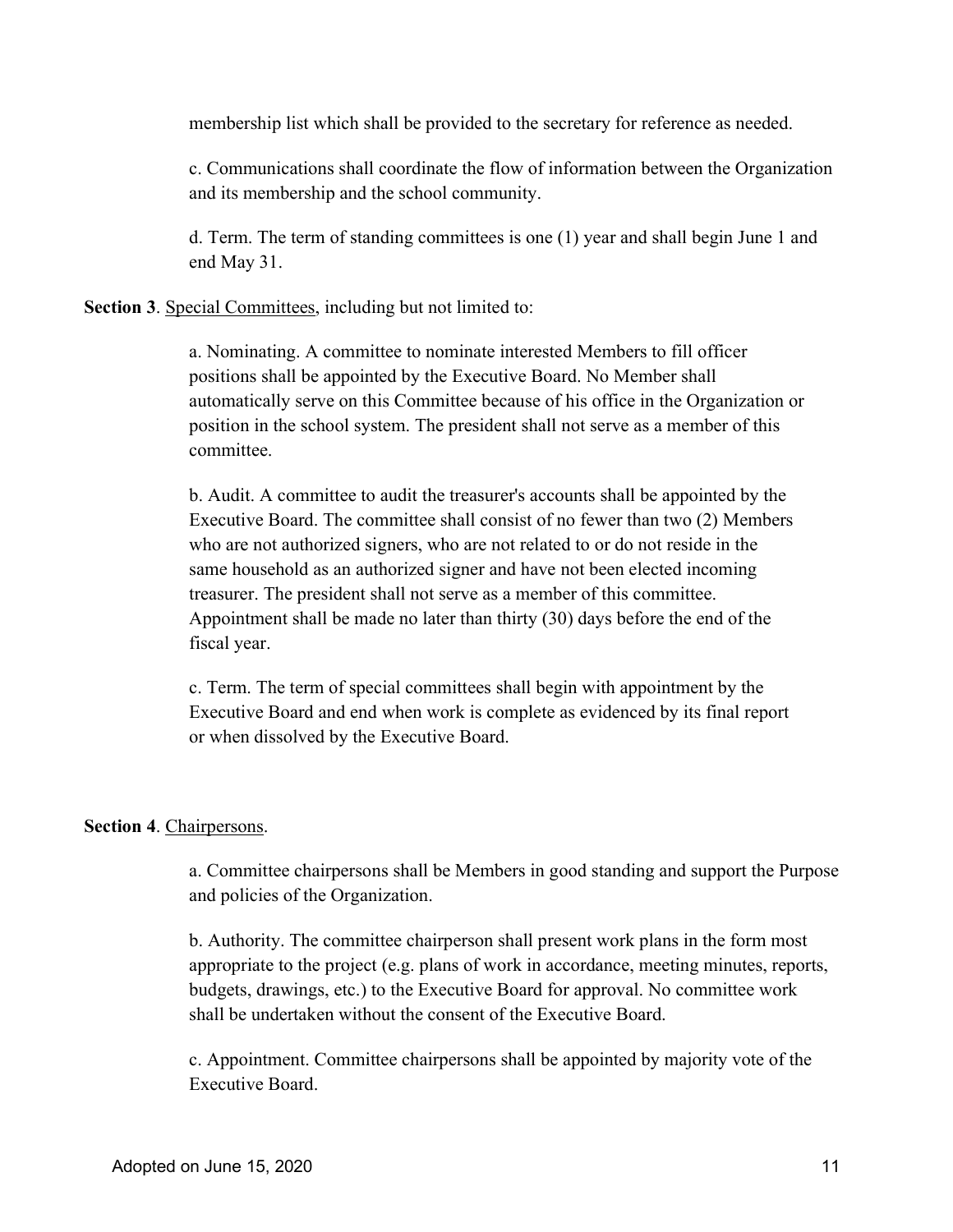d. Term. The term of a chairperson appointment corresponds with the term of the specific committee. No chairperson shall serve in the same position for more than two (2) consecutive terms. One who has served more than one-half of a term shall be credited with having served a full term. An exception to the term limit may be made in the event that no new individual accepts the position or in the event of filling a vacancy.

e. Removal. A chairperson may be removed from position by a two-thirds (2/3) vote of the Executive Board for reasons including but not limited to (a) failure to perform duties, (b) misconduct, or (c) missing three consecutive committee meetings, unless special circumstances arise.

f. Vacancy. A vacancy occurring in any chairperson position shall be filled for the unexpired term by a person from the membership appointed by a majority vote of the Executive Board.

#### ARTICLE XI: Financial Policies

Section 1. The fiscal year of this Organization shall begin August 1 and end July 31.

- Section 2. A full year budget shall be presented for adoption by the Executive Board at the May membership meeting.
- Section 3. Two authorized signatures shall be required on all checks. The Executive Board may appoint up to three (3) officers to be authorized to sign checks and shall appoint one (1) officer to review and sign monthly bank statements that does not have signing authority. These reports will be presented at each board meeting.
- Section 4. All disbursements of the Organization shall be by cash or check.
- Section 5. The audit committee shall conduct the audit within the first sixty (60) days after the close of the fiscal year and shall present its findings at the first membership meeting of the following fiscal year for adoption by the Executive Board.
- Section 6. Officers and committee chairpersons shall submit a Plan of Work to the president and/or treasurer by the second week of the school year for review and approval by the Executive Board at the following executive board meeting. Disbursements by the treasurer shall be in accordance with the approved budget and the appropriate plan of work.
- Section 7. The Executive Board shall maintain a standing rule defining the record retention policy of the Organization. This policy shall define record custodianship, retention